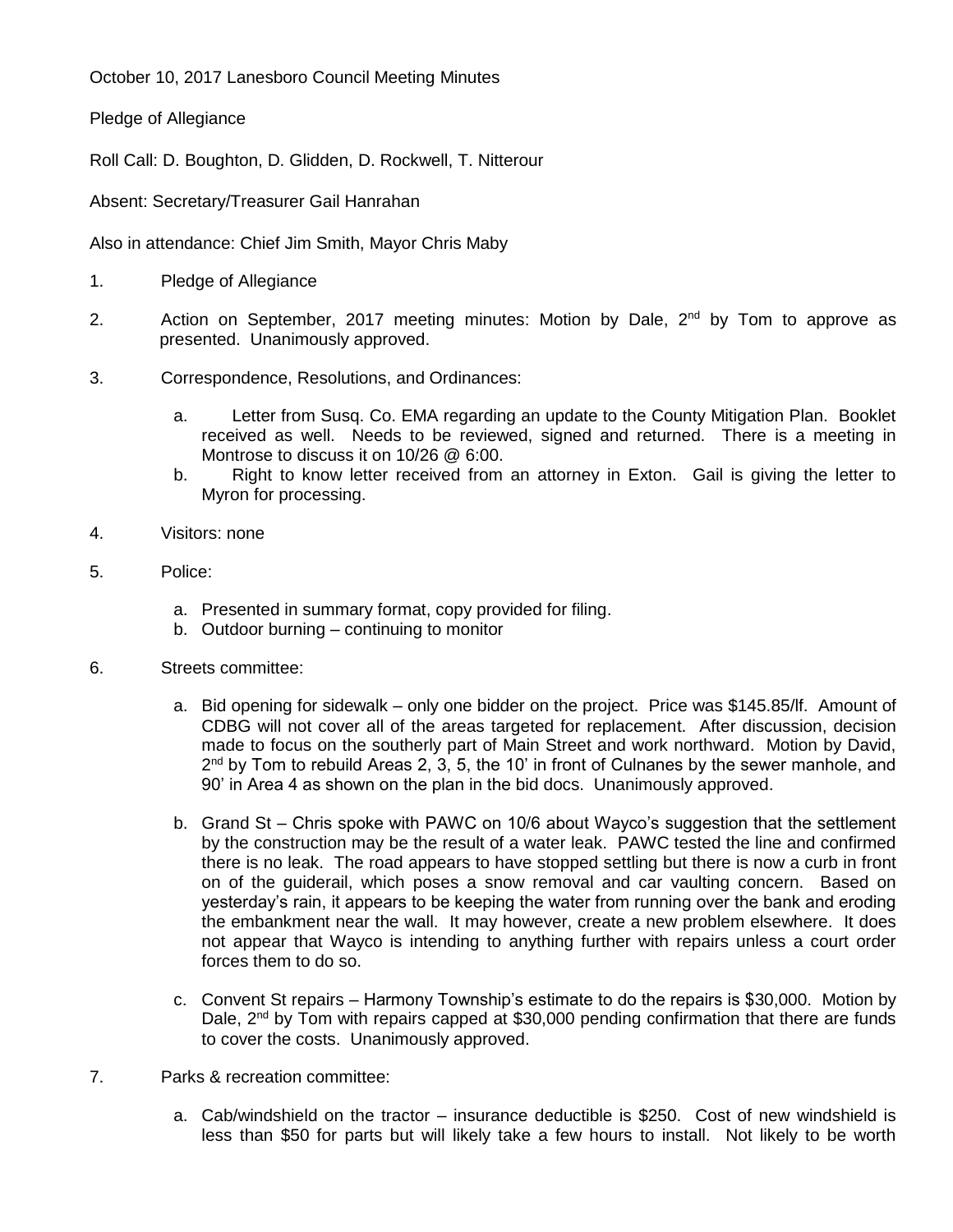turning into insurance. The cost of a new cab is \$2,335 based on state bid estimate from Lindsey Lawn. Chris will contact Bridget on how to proceed.

- 8. Sewer:
	- a. Billing update Chris spoke with Roger and tried calling Diversified Technology. The cost to Tri-Boro for their system is approximately \$200/month, and took about a year to set up. Chief Smith knows of someone who may be interested in doing the billing. He will try to arrange a meeting prior to the council meeting on November 14.
	- b. AWK lawsuit 10/9 email from Myron to Mayor to be read and discussed. He recommends council consider settling out of court with a counter offer to what is being proposed by AWK's attorney. Motion by Dan, 2<sup>nd</sup> by David to counter offer that \$6,200 is acceptable to the Borough. Unanimously approved.
- 9. Community Center: Dale reported that the backflow preventer test that is needed by the PAWC has been completed by Lyons Plumbing
- 10. Website/Facebook Page: nothing to report.
- 11. Old Business: another bad table @ Luciana Park. Dan will make repairs.
- 12. New Business:
	- a. 2018 budget Chris will present a draft for consideration at the November meeting.
- 13. Motion for adjournment: motion by Dale, 2<sup>nd</sup> by Tom. Unanimously approved.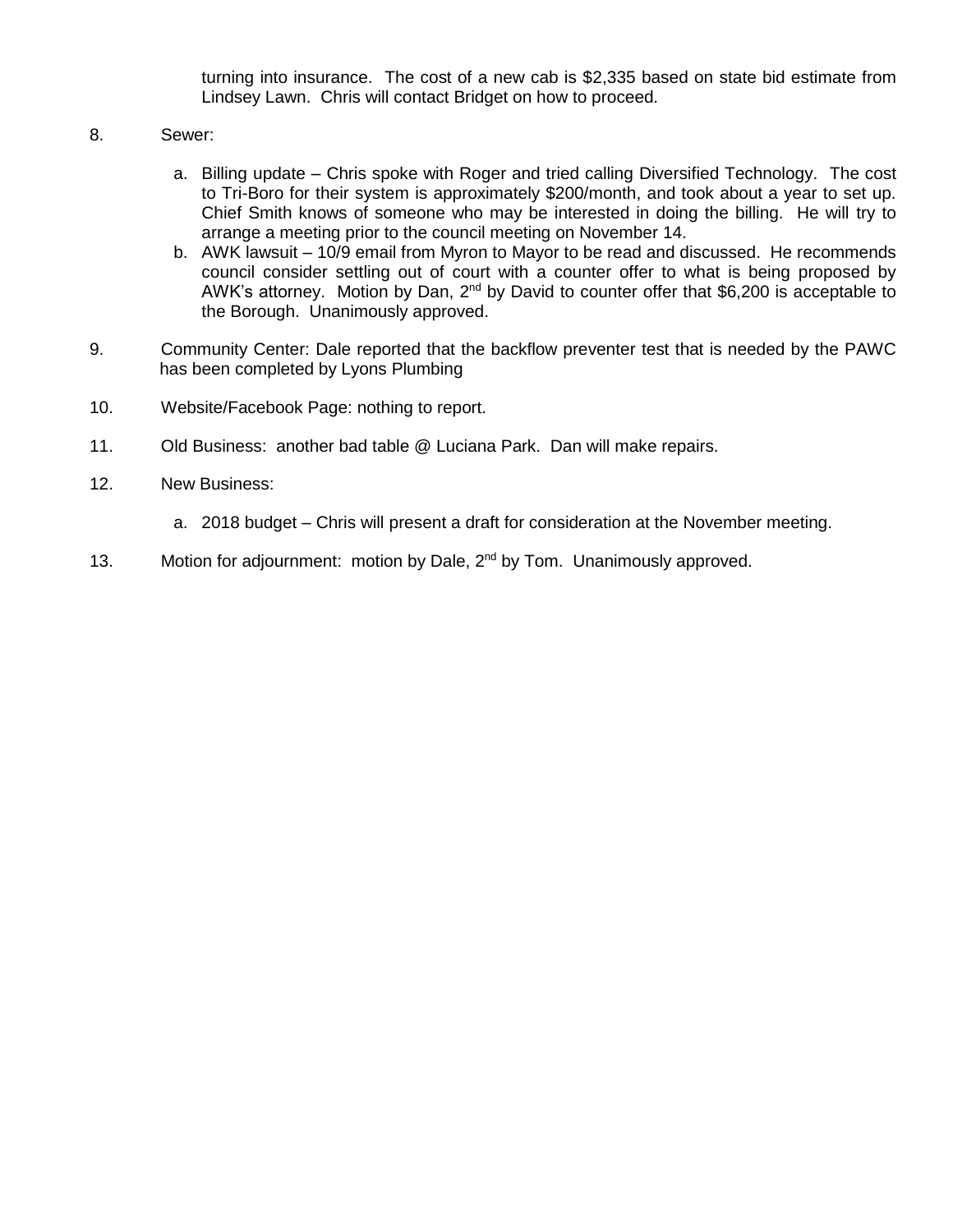

Quote Id: 16200582

Prepared For:

## Lanesboro



## www.LindseyEquipmentUS.com

| Apalachin, NY<br>607-625-5570 | Ashley, PA<br>570-824-8020           | <b>Big Flats, NY</b><br>607-562-3226 |                                |
|-------------------------------|--------------------------------------|--------------------------------------|--------------------------------|
| Honesdale, PA<br>570-253-3334 | <b>Mansfield, PA</b><br>570-662-3200 | New Milford, PA<br>570-465-7100      | Port Crane, NY<br>607-648-5776 |

Prepared By: **Chris Martinichio** 

> **Lindsey Equipment** 346 Main Street New Milford, PA 18834

Tel: 570-465-7100 Email: chrismartinichio@lindseyequipmentus.com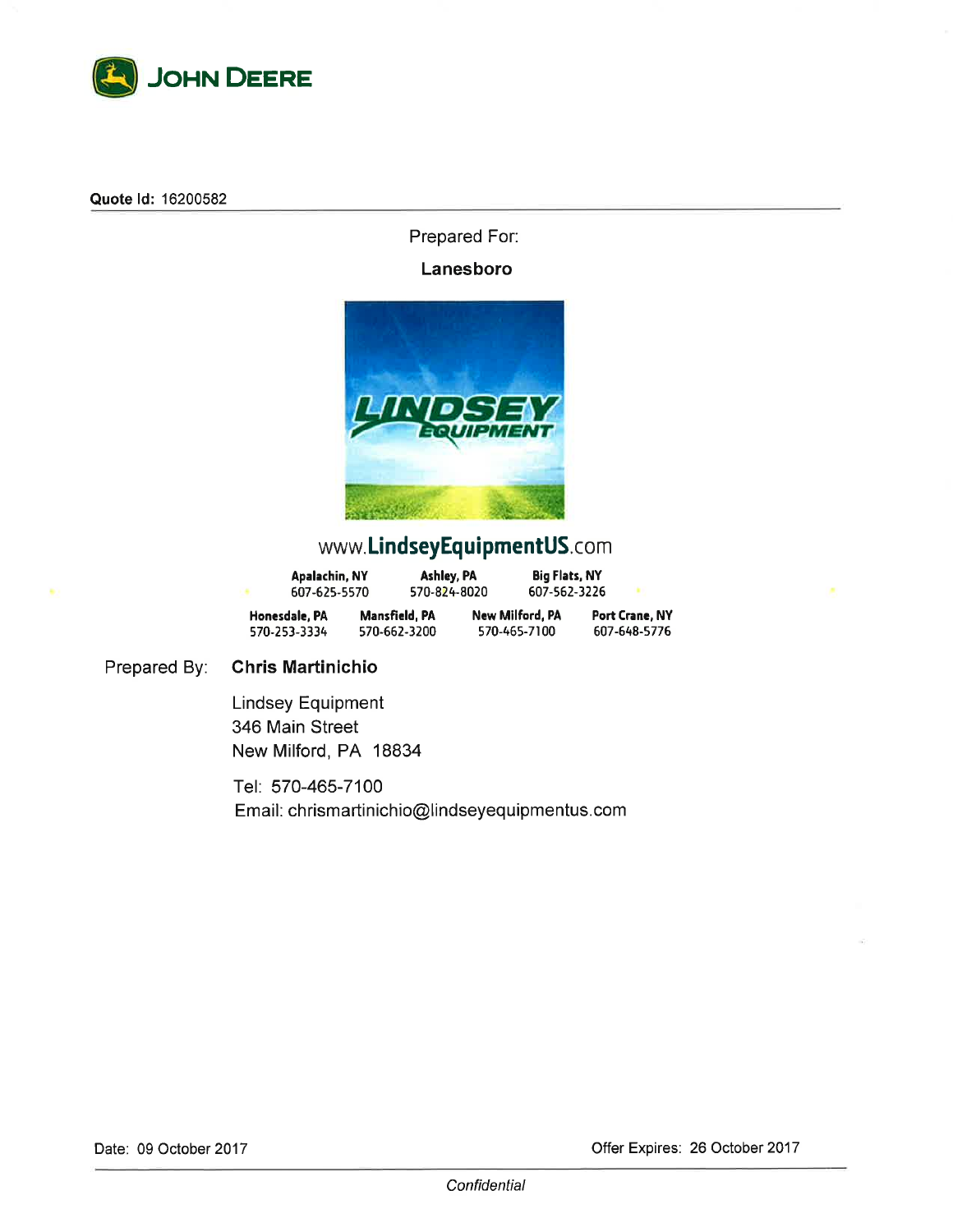

|                                                                      | <b>Quote Summary</b>       |                                                                                        |     |     |                                                                                                                                                                                    |
|----------------------------------------------------------------------|----------------------------|----------------------------------------------------------------------------------------|-----|-----|------------------------------------------------------------------------------------------------------------------------------------------------------------------------------------|
| <b>Prepared For:</b><br>Lanesboro<br><b>PA</b><br>Home: 607-725-4900 |                            |                                                                                        |     |     | <b>Prepared By:</b><br>Chris Martinichio<br><b>Lindsey Equipment</b><br>346 Main Street<br>New Milford, PA 18834<br>Phone: 570-465-7100<br>chrismartinichio@lindseyequipmentus.com |
|                                                                      |                            | Quote Id:<br><b>Created On:</b><br><b>Last Modified On:</b><br><b>Expiration Date:</b> |     |     |                                                                                                                                                                                    |
| <b>Equipment Summary</b>                                             | <b>Suggested List</b>      | <b>Selling Price</b>                                                                   | Qty |     | <b>Extended</b>                                                                                                                                                                    |
| JOHN DEERE ROPS Soft Cab                                             | \$2,862.19                 | \$2,335.00 X                                                                           | 1   | $=$ | \$2,335.00                                                                                                                                                                         |
| <b>Equipment Total</b>                                               |                            |                                                                                        |     |     | \$2,335.00                                                                                                                                                                         |
|                                                                      | <b>Quote Summary</b>       |                                                                                        |     |     |                                                                                                                                                                                    |
|                                                                      | <b>Equipment Total</b>     |                                                                                        |     |     | \$2,335.00                                                                                                                                                                         |
|                                                                      | SubTotal                   | \$2,335.00                                                                             |     |     |                                                                                                                                                                                    |
| ×                                                                    | Est. Service Agreement Tax |                                                                                        |     |     | \$0.00                                                                                                                                                                             |
|                                                                      | Total                      |                                                                                        |     |     | \$2,335.00                                                                                                                                                                         |
|                                                                      | Down Payment               | (0.00)                                                                                 |     |     |                                                                                                                                                                                    |
|                                                                      | <b>Rental Applied</b>      |                                                                                        |     |     | (0.00)                                                                                                                                                                             |
|                                                                      | <b>Balance Due</b>         |                                                                                        |     |     | \$2,335.00                                                                                                                                                                         |

Accepted By : X

 $\overline{\phantom{a}}$